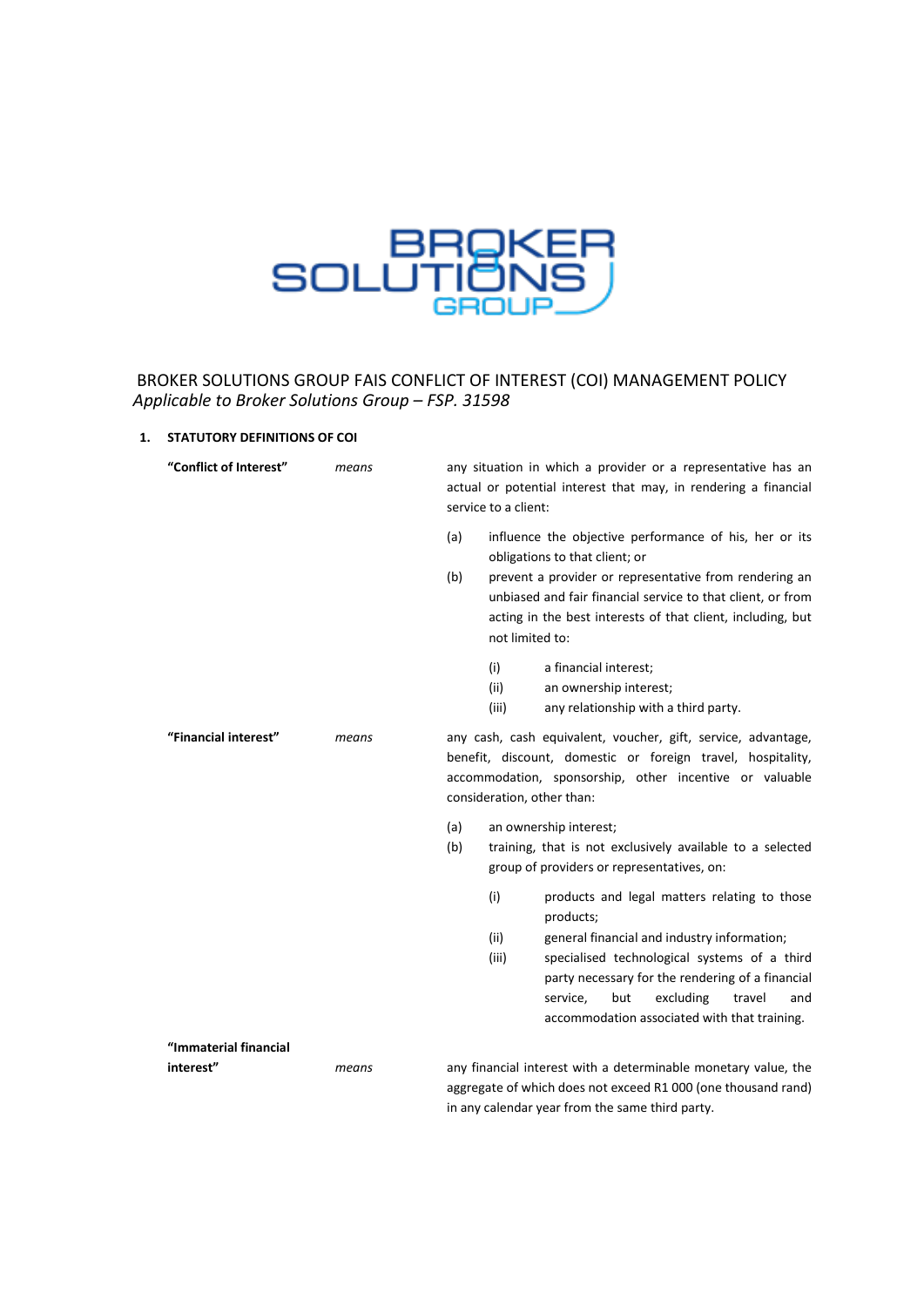**"Third party"** *means* a product supplier, another provider, an associate of a product supplier or a provider, a distribution channel and any other person who in terms of an agreement provides a financial interest to a provider or its representatives.

#### **2. POLICY STATEMENT**

Broker Solutions Group is committed to complying with the regulatory requirements governing conflicts of interest under the FAIS General Code of Conduct and ensuring that conflicts of interest are appropriately managed in the best interests of Broker Solutions Group's brokers and insurance partners.

### **3. THE MANAGEMENT OF COI**

3.1 Mechanisms for the identification of COI

Prior to concluding new business arrangements, Broker Solutions Group shall consider whether the proposed arrangement will present any potential conflicts of interest. It will be the responsibility of the Directors, entering the relationship on behalf of Broker Solutions Group, to ensure that this identification process is carried out and appropriately documented before the relationship progresses.

The Directors will be accountable for ensuring that the necessary reviews of all existing business arrangements are conducted at least annually to assess the existing and any potential further conflicts of interest in the light of changing circumstances, operational processes and procedures that may have been implemented since the commencement of the business.

3.2 Measures for the avoidance and mitigation of identified COI

Whenever any potential conflicts of interest are identified, the department/division responsible for the relationship will consider whether any practical means exist for avoiding such conflicts of interest. Where this is not practical, the Directors will consult with the Compliance Officer to devise appropriate and adequate measures to mitigate and manage the identified conflicts of interest.

These measures will be documented and communicated to all staff involved in managing the relationship to ensure that the associated risks are appropriately managed.

#### 3.3 Measures for the disclosure of COI

Wherever potential conflicts of interest are identified, the Directors will ensure that appropriate disclosures are made to the parties. The following aspects are included in the disclosure information and documentation provided:

- the existence of the conflict of interest;
- a description of what the conflict is;
- its impact;
- the measures taken to mitigate and manage it; and
- the customer's free choice whether he/she wishes to continue with purchasing the product.

#### 3.4 Processes, procedures and internal controls to facilitate compliance

The Directors will be required to ensure that the policy is implemented in their departments/divisions and will on an annual basis warrant to the Compliance Officer in writing that they have met their obligations under this policy and describe the steps taken to do so.

Training for all affected staff will be provided by the Compliance Officer to ensure that they understand their responsibilities under this policy.

The Compliance Officer will monitor compliance with this policy and will perform the necessary reviews, in consultation with Management, to ensure that appropriate procedures and processes are in place.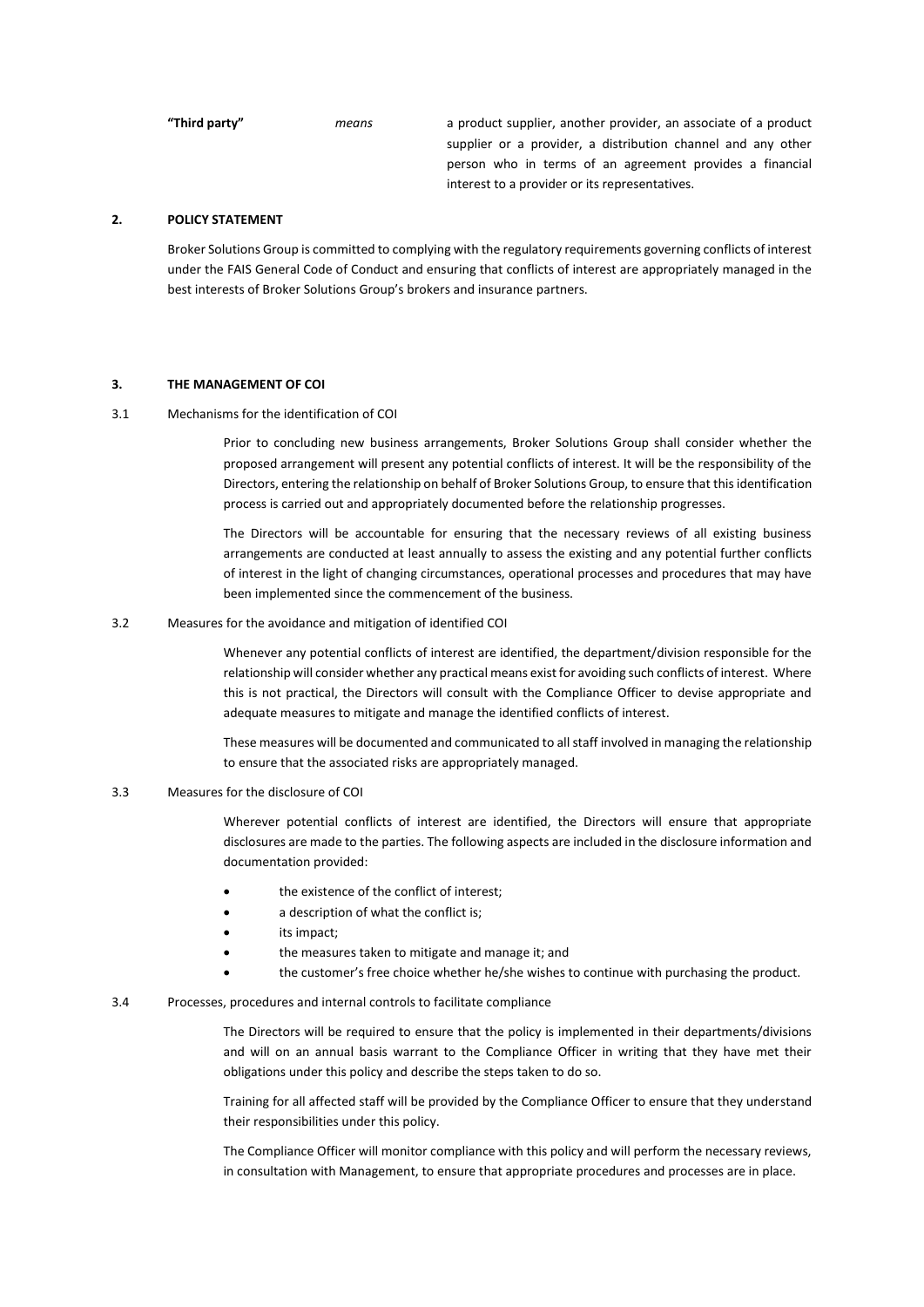The Compliance Officer will facilitate an annual review of this policy to ensure that it remains relevant and appropriate to meet the statutory requirements.

#### **4. FINANCIAL INTERESTS OFFERED TO BROKER SOLUTIONS GROUP' REPRESENTATIVES**

Broker Solutions Group may offer its representatives sales incentives, in addition to their basic salary, based upon a combination of:

- the quantity of business introduced, and
- the quality of the service rendered to customers (as measured by Broker Solutions Group' quality assurance process).

No sales incentives may be offered to representatives for:

- giving preference to the quantity of business secured for the provider to the exclusion of the quality of the service rendered to clients; or
- giving preference to a specific product supplier, where a representative may recommend more than one product supplier to a client; or
- giving preference to a specific product of a product supplier, where a representative may recommend more than one product of that product supplier to a client.

#### **5. FINANCIAL INTERESTS OFFERED BY BROKER SOLUTIONS GROUP TO THIRD PARTIES**

Broker Solutions Group may only receive or offer the following financial interests from or to third parties:

- fees that are reasonably in line with the service being rendered and authorised under the Short-term Insurance Acts;
- fees for the rendering of a financial service in respect of which commission or fees referred to above are not paid, if those fees:
	- (a) are specifically agreed to by a client in writing; and
	- (b) may be stopped at the discretion of that client;
- fees or remuneration for the rendering of a service to a third party, which fees or remuneration are reasonably in line with the service being rendered;
- any immaterial financial interest as defined in the FAIS General Code of Conduct; and
- any other financial interest, for which consideration that is reasonably in line with the value of the financial interest, is paid by that provider or representative at the time of receipt thereof.

#### **6. LIST OF BROKER SOLUTIONS GROUP ASSOCIATES**

Broker Solutions Group Pty Ltd is an associate of Magnolia Ridge Investment Holdings Pty Ltd together with PWV Insurance Brokers. PWV has a sub broker agreement with Broker Solutions Group who has been granted binders and outsource agreements from various Insurers. Broker Solutions Group are authorised by these insurers to further relationships with brokers, such as PWV, and assist the authorised financial services providers with claims and policy administration.

#### **7. THIRD PARTIES IN WHICH BROKER SOLUTIONS GROUP HOLDS AN OWNERSHIP INTEREST**

Broker Solutions Group holds no ownership interests in any third parties.

#### **8. THIRD PARTIES WHO HOLD AN OWNERSHIP INTEREST IN BROKER SOLUTIONS GROUP**

The following third parties hold an ownership interest in Broker Solutions Group:

• Broker Solutions Group is an subsidiary of Magnolia Ridge Investment Holdings Pty Ltd.